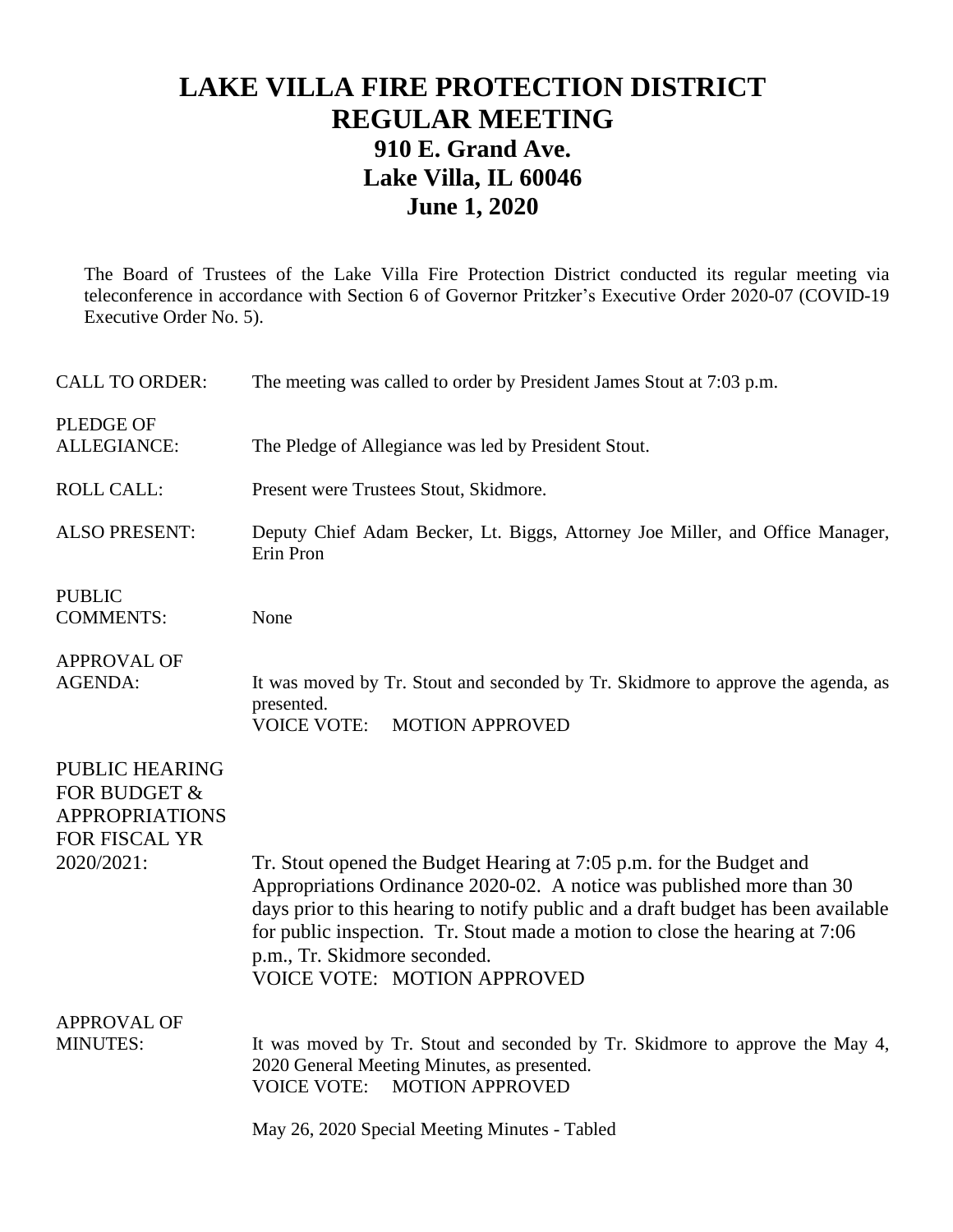## TREASURER'S REPORT

| Approval:              | Tr. Skidmore read the Treasurer's report from May 31, 2020 with total assets of<br>\$7,970,134.44. It was moved by Tr. Stout and seconded by Tr. Skidmore to approve<br>the Treasurer's report, as presented.<br><b>ROLL CALL VOTE:</b> |
|------------------------|-----------------------------------------------------------------------------------------------------------------------------------------------------------------------------------------------------------------------------------------|
|                        | Stout, Skidmore<br>AYES:                                                                                                                                                                                                                |
|                        | NAYS:<br>None                                                                                                                                                                                                                           |
|                        | ABSENT:<br>Johnson                                                                                                                                                                                                                      |
|                        | ABSTAIN:<br>None                                                                                                                                                                                                                        |
|                        | <b>MOTION APPROVED</b>                                                                                                                                                                                                                  |
| Payment of Bills:      | It was moved by Tr. Stout and seconded by Tr. Skidmore to approve the July 2020<br>bills to be paid in the amount of \$507,652.96, as read by Tr. Skidmore.<br><b>ROLL CALL VOTE:</b>                                                   |
|                        | Stout, Skidmore<br>AYES:                                                                                                                                                                                                                |
|                        | NAYS:<br>None                                                                                                                                                                                                                           |
|                        | ABSENT:<br>Johnson                                                                                                                                                                                                                      |
|                        | <b>ABSTAIN:</b><br>None                                                                                                                                                                                                                 |
|                        | <b>MOTION APPROVED</b>                                                                                                                                                                                                                  |
| <b>OLD BUSINESS</b>    |                                                                                                                                                                                                                                         |
| 2019/2020 Audit:       | Field work to be done the week of June $22nd$ .                                                                                                                                                                                         |
| <b>NEW BUSINESS</b>    |                                                                                                                                                                                                                                         |
| Ord 2020-02 Budget and |                                                                                                                                                                                                                                         |
| Appropriations for FY  |                                                                                                                                                                                                                                         |
| 2020/2021:             | It was moved by Tr. Skidmore and seconded by Tr. Stout to approve Ordinance                                                                                                                                                             |
|                        | 2020-02 Budget and Appropriations for FY 2020/2021                                                                                                                                                                                      |
|                        | <b>ROLL CALL VOTE:</b>                                                                                                                                                                                                                  |
|                        | Stout, Skidmore<br>AYES:                                                                                                                                                                                                                |
|                        | NAYS:<br>None                                                                                                                                                                                                                           |
|                        | <b>ABSENT:</b><br>Johnson                                                                                                                                                                                                               |
|                        | <b>ABSTAIN:</b><br>None                                                                                                                                                                                                                 |
|                        | <b>MOTION APPROVED</b>                                                                                                                                                                                                                  |
| Board of Fire          |                                                                                                                                                                                                                                         |
| Commissioners:         | Attorney Joe Miller discussed the next steps to establishing a Fire Commission<br>Board.                                                                                                                                                |

2